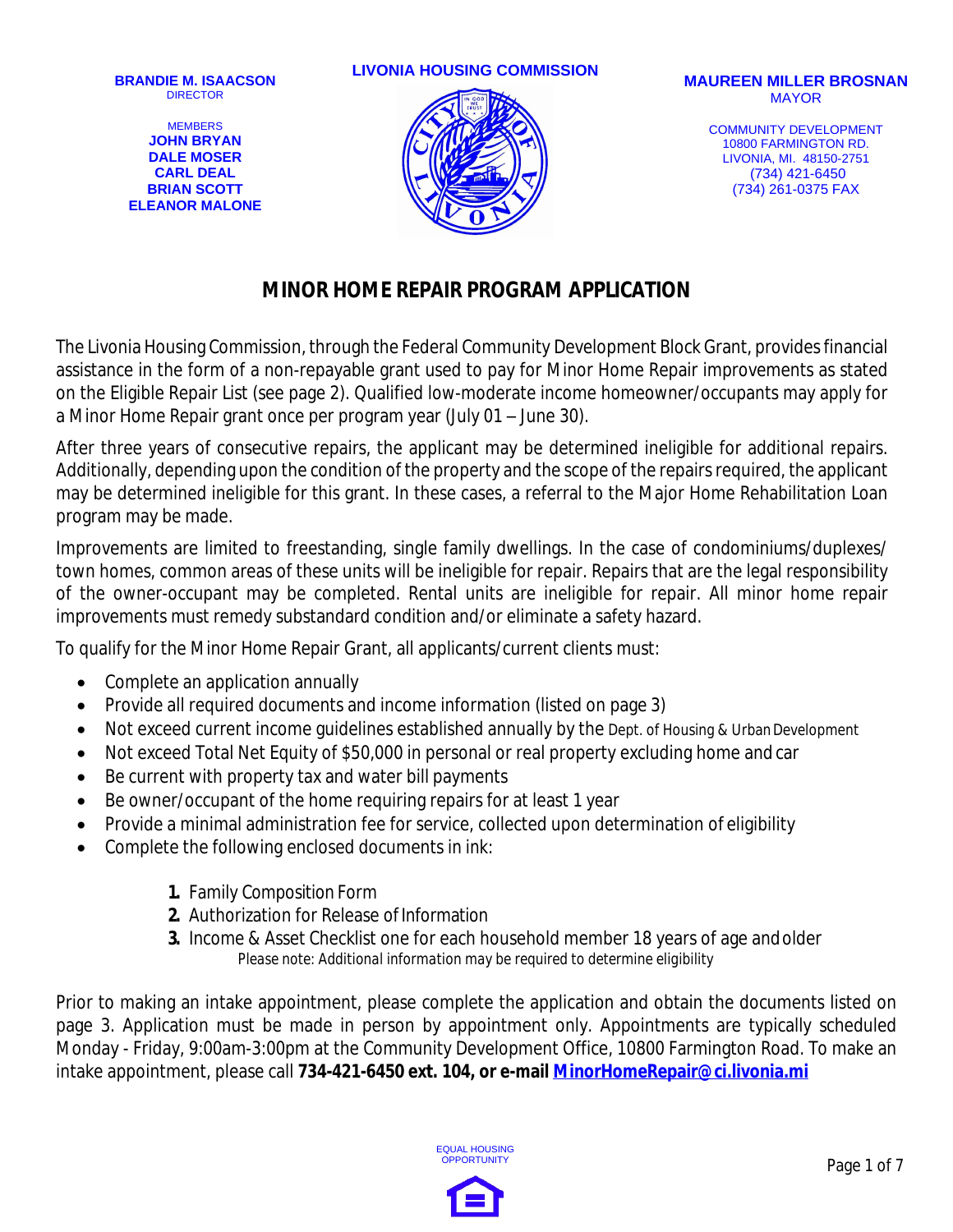**MEMBERS JOHN BRYAN DALE MOSER CARL DEAL BRIAN SCOTT ELEANOR MALONE**

#### **LIVONIA HOUSING COMMISSION MAUREEN MILLER BROSNAN**



# MAYOR

COMMUNITY DEVELOPMENT 10800 FARMINGTON RD. LIVONIA, MI. 48150-2751 (734) 421-6450 (734) 261-0375 FAX

## **ELIGIBLE REPAIR LIST**

All Minor Home Repair Improvements must remedy substandard conditions and/or eliminate a safety hazard. Please be advised that repairs are subject to the ability to retain qualified contractors.

Examples of **eligible** improvements (list subject to change):

ACCESSIBILITY: Installation of grab bars / handrails

DRAINS: Identify and repair faulty drains; Cable sewer lines

DETECTORS - SMOKE AND CARBON MONOXIDE: Installation to code

ELECTRICAL WIRING: Inspect & correct electrical hazards

HEATING SYSTEMS: Install humidifier, thermostats

INSULATION: Installation of insulation

INTERIOR WALLS: Patch broken plaster / drywall, fill cracks

LIGHTING: Installation of exterior lights for security purposes

MASONRY: Repair or replace broken masonry; minor chimney repair

PLUMBING: Check for leaks, rusted pipes and repair or replace as determined necessary. Garbage disposals, hot water tanks, and toilets repaired or replaced as determined necessary

ROOF: Check/repair minor leaks, valleys, and flashing; secure or replace shingles

SIDING: Repairs only; No replacement

STEPS: Repair or replace broken boards/treads

WINDOWS/DOORS: Check all operations. Repair or replace broken glass/screens, exterior doors, storm doors. Install deadbolt locks.

#### Examples of **ineligible** improvements:

APPLIANCES: No Repair or replacement CONCRETE: No Repair or replacement of driveway, sidewalk, exterior porch GUTTER REPLACEMENT PAINTING TREE REMOVAL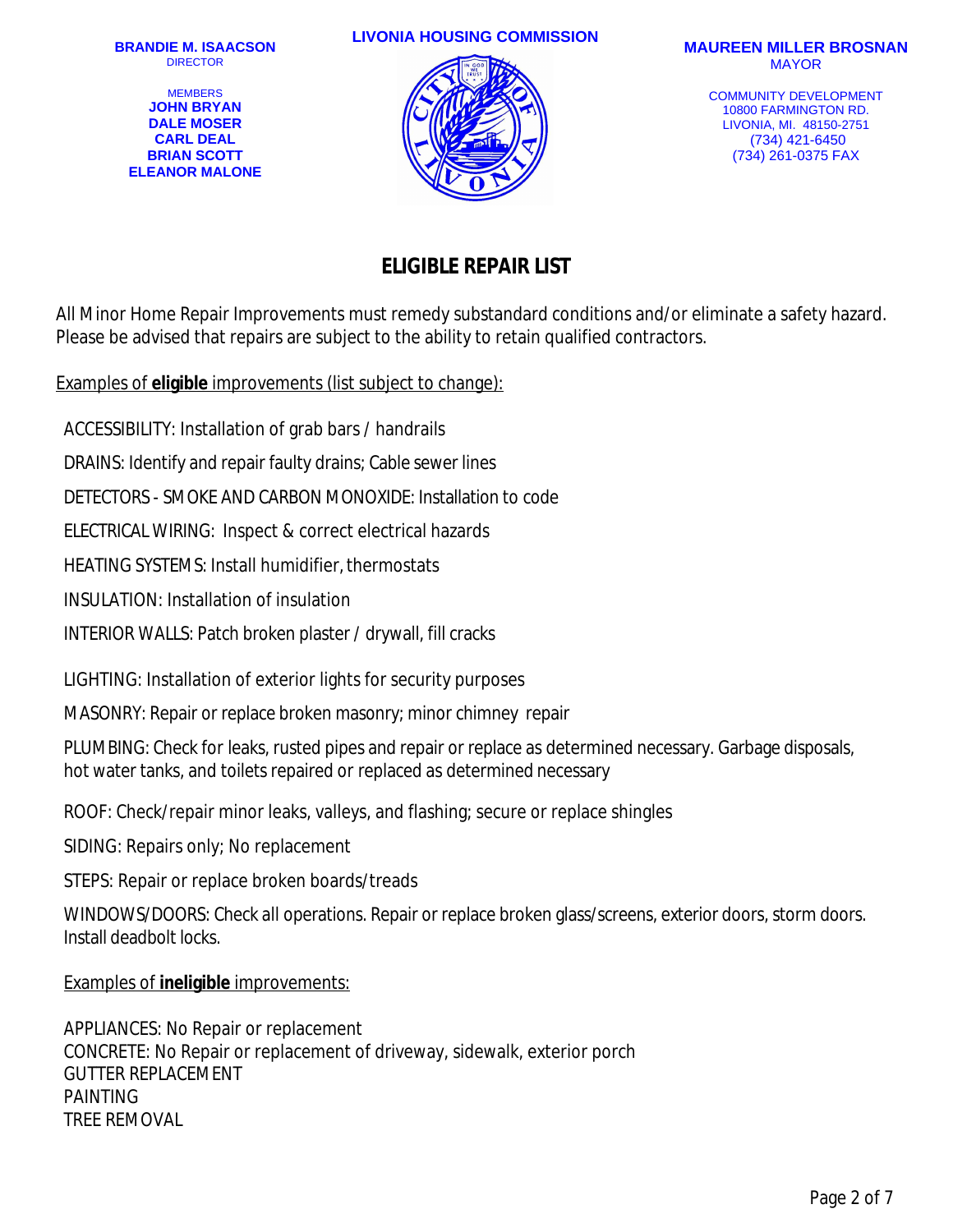**MEMBERS JOHN BRYAN DALE MOSER CARL DEAL BRIAN SCOTT ELEANOR MALONE**

#### **LIVONIA HOUSING COMMISSION MAUREEN MILLER BROSNAN**



# MAYOR

COMMUNITY DEVELOPMENT 10800 FARMINGTON RD. LIVONIA, MI. 48150-2751 (734) 421-6450 (734) 261-0375 FAX

## **BE PREPARED TO PROVIDE ALL OF THE FOLLOWING DOCUMENTATION AT THE INTAKE APPOINTMENT:**

(Your documents will be photocopied and returned to you immediately; all files are confidential)

- 1. **Proof of Home Ownership** which is verified via the following:
	- a. Warranty Deed and/or subsequent Quit Claim Deed(s)
		- *1.* Properly recorded deed bearing the stamp of the *"Wayne County Register of Deeds"*
	- b. Divorce Decrees or Death Certificates for any former co-owner listed on Deeds, where applicable
	- c. Land Contracts are not permitted
	- d. Homes held in a Trust are not permitted
- 2. **Proof of Current Homeowner'sInsurance** the declaration page and proof of paid policy premium
- 3. **Current Copy of State I.D. or Driver's License (front and back)** for all household members age 18 and older
- 4. **Current Gas/Electric statement** with applicant's name and address
- 5. **Proof of Total Gross Household Income & Assets** all income for each household member 18 years of age or older must be reported, documented, and verified. Please include:
	- a. Current Federal, State, Homestead tax claims including W-2's, 1099s (if Self-Employed **2 years** of tax documents are required)
	- b. Employment/Payroll statements for past 6 months
	- c. Unemployment Determination letter
	- d. Social Security, SSI, SSD Benefits statements for current year
	- e. Pension statements for current year
	- f. Child Support statement(s), 12 month history
	- g. Alimony decree statement
	- h. Direct support or gift income
	- i. Financial statements for all asset accounts for past 3 months (i.e. bank, insurance policies, etc.)

**School verification** for each household member 18 years of age or older, where applicable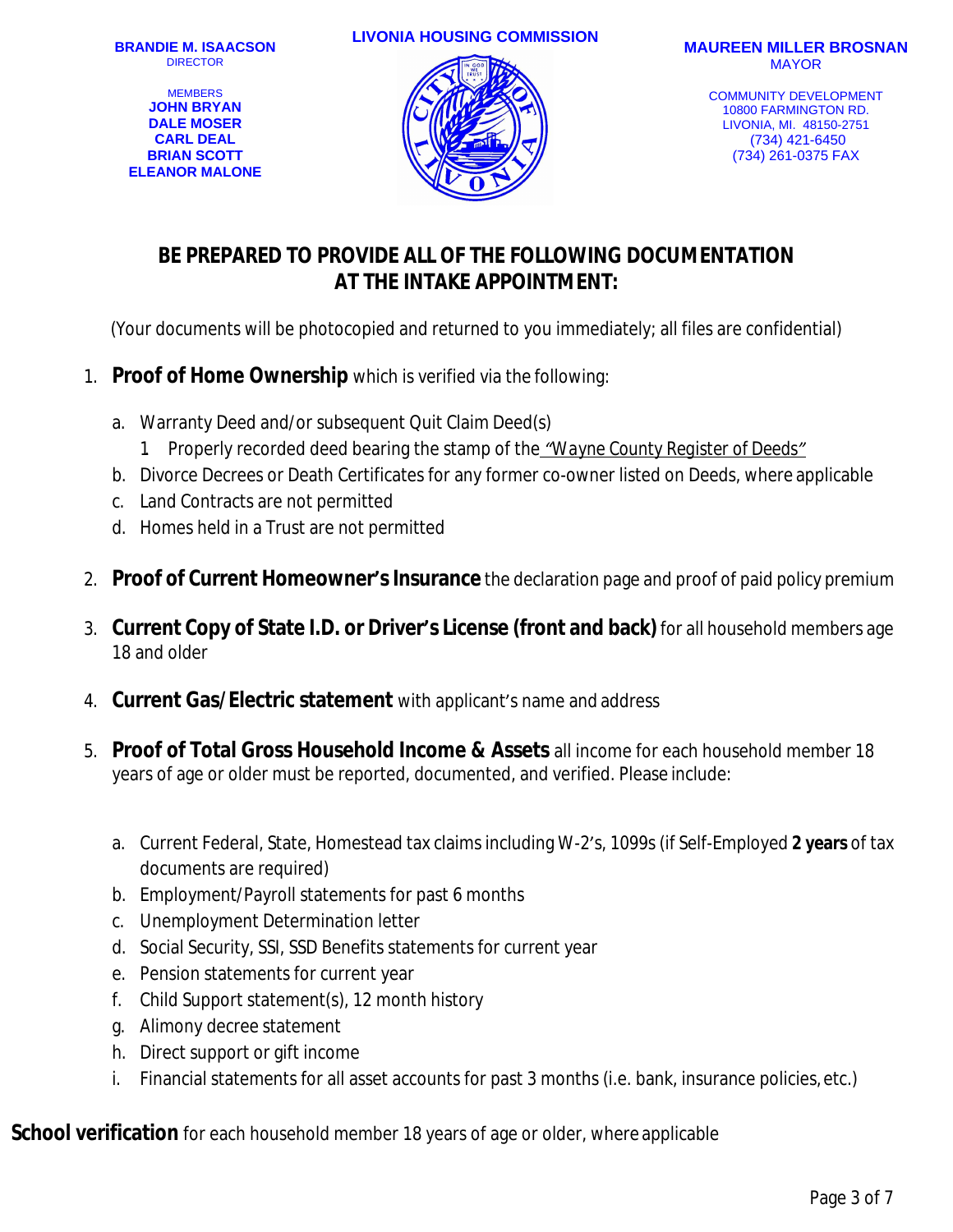MEMBERS **JOHN BRYAN DALE MOSER CARL DEAL BRIAN SCOTT ELEANOR MALONE**

## **LIVONIA HOUSING COMMISSION MAUREEN MILLER BROSNAN**

MAYOR

COMMUNITY DEVELOPMENT 10800 FARMINGTON RD. LIVONIA, MI. 48150-2751 (734) 421-6450 (734) 261-0375 FAX

#### **FAMILY COMPOSITION**

**Failure to comply could result in termination of benefits**

| Name                   |          | Home Phone |
|------------------------|----------|------------|
|                        |          |            |
| <b>Current Address</b> |          | Work Phone |
|                        |          |            |
| City                   | Zip Code | Cell Phone |
|                        |          |            |

| List yourself and all other persons who will live in the unit:                                                                                                                               |                                         |     |            |           |                               |                        |                         |                               |                                              |
|----------------------------------------------------------------------------------------------------------------------------------------------------------------------------------------------|-----------------------------------------|-----|------------|-----------|-------------------------------|------------------------|-------------------------|-------------------------------|----------------------------------------------|
| Name                                                                                                                                                                                         | Relationship<br>to Head of<br>Household | Age | Sex<br>M/F | Birthdate | U.S.<br>Citizen?<br>Yes or No | Disabled?<br>Yes or No | Student?<br>Yes or<br>≹ | Race<br>Code #<br>("See Below | Social Security # or<br>Alien Registration # |
|                                                                                                                                                                                              | Self                                    |     |            |           |                               |                        |                         |                               |                                              |
|                                                                                                                                                                                              |                                         |     |            |           |                               |                        |                         |                               |                                              |
|                                                                                                                                                                                              |                                         |     |            |           |                               |                        |                         |                               |                                              |
|                                                                                                                                                                                              |                                         |     |            |           |                               |                        |                         |                               |                                              |
|                                                                                                                                                                                              |                                         |     |            |           |                               |                        |                         |                               |                                              |
|                                                                                                                                                                                              |                                         |     |            |           |                               |                        |                         |                               |                                              |
|                                                                                                                                                                                              |                                         |     |            |           |                               |                        |                         |                               |                                              |
|                                                                                                                                                                                              |                                         |     |            |           |                               |                        |                         |                               |                                              |
|                                                                                                                                                                                              |                                         |     |            |           |                               |                        |                         |                               |                                              |
| *RACE CODE #'S: 11-White; 12-Black/African American; 13-Asian; 14-American Indian or Alaskan Native;<br>15-Native Hawaiian or Other Pacific Islander; 16-Multi-Racial; 17-Hispanic or Latino |                                         |     |            |           |                               |                        |                         |                               |                                              |
| Head of Household - Please complete the following for statistical purposes only:                                                                                                             |                                         |     |            |           |                               |                        |                         |                               |                                              |

**Marital Status (circle one) = 1. Married 2. Single 3. Widowed 4. Divorced 5. Separated**

**I certify that only the people listed above will occupy the unit.**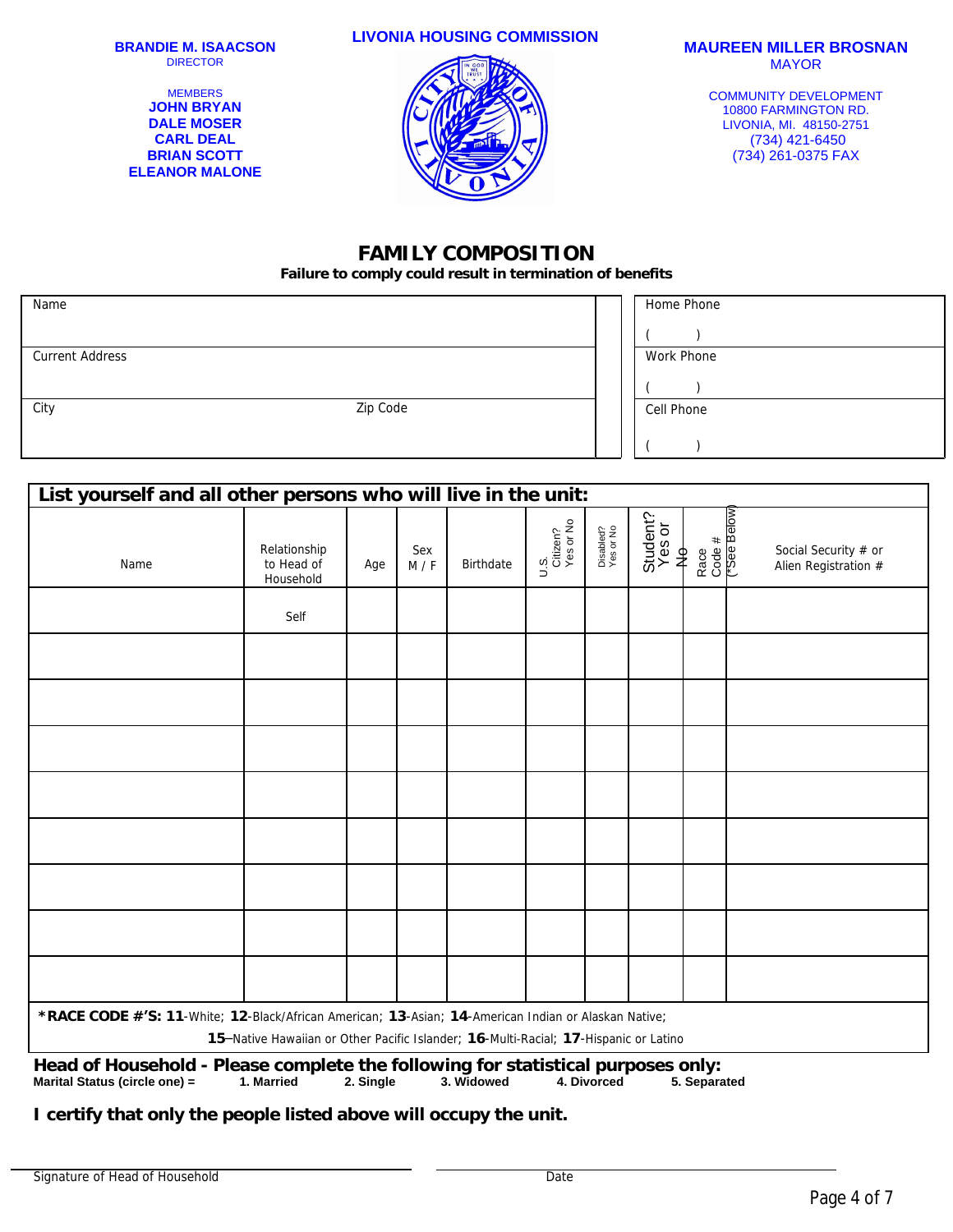|     |           | <b>BRANDIE M. ISAACSON</b><br><b>DIRECTOR</b><br><b>MEMBERS</b><br><b>JOHN BRYAN</b><br><b>DALE MOSER</b><br><b>CARL DEAL</b><br><b>BRIAN SCOTT</b><br><b>ELEANOR MALONE</b> | <b>LIVONIA HOUSING COMMISSION</b>                                                                                                                                                                                                                                                                                                                                                                                                                                                                                                                                                                                                                                                                                            | <b>MAUREEN MILLER BROSNAN</b><br><b>MAYOR</b><br><b>COMMUNITY DEVELOPMENT</b><br>10800 FARMINGTON RD.<br>LIVONIA, MI. 48150-2751<br>(734) 421-6450<br>(734) 261-0375 FAX |
|-----|-----------|------------------------------------------------------------------------------------------------------------------------------------------------------------------------------|------------------------------------------------------------------------------------------------------------------------------------------------------------------------------------------------------------------------------------------------------------------------------------------------------------------------------------------------------------------------------------------------------------------------------------------------------------------------------------------------------------------------------------------------------------------------------------------------------------------------------------------------------------------------------------------------------------------------------|--------------------------------------------------------------------------------------------------------------------------------------------------------------------------|
|     |           | to comply could result in termination of benefits.                                                                                                                           | <b>INCOME &amp; ASSET CHECKLIST (TWO-SIDED)</b><br>Please complete a separate form for each household member who is aged 18 years or older. Please complete<br>both pages of this form. Use a separate sheet if necessary. Be prepared to verify items checked yes. Failure                                                                                                                                                                                                                                                                                                                                                                                                                                                  |                                                                                                                                                                          |
| Yes | <b>No</b> | Complete each item:                                                                                                                                                          | I am a citizen of the United States. If No, have immigration documents.<br>I am self-employed. If yes, describe and list your company name/address:                                                                                                                                                                                                                                                                                                                                                                                                                                                                                                                                                                          |                                                                                                                                                                          |
|     |           | I receive unemployment benefits.<br>Social Security.<br>I receive Supplemental Security Income (SSI).<br>I receive military active duty pay.<br>Alimony                      | I have ______(enter #) of jobs and receive money / wages. List each job separately.<br>I receive regular or periodic payments from Workers' Compensation.<br>I receive regular or periodic payments from a Pension(s). I receive<br>I receive Disability or Death benefits other than Social Security.<br>I receive Public Assistance other than food stamps (ADC, SFA, SDA, RAP, Step-Parent assistance).<br>I receive Veteran's Administration benefits or GI Benefits.<br>I receive regular or periodic payments from a Trust, Annuity, or Retirement fund. I receive<br>regular or periodic payments from an Insurance Policy or Inheritance.<br>I receive regular or periodic payments from Lottery Winnings. I receive |                                                                                                                                                                          |
|     |           |                                                                                                                                                                              | Is Child Support paid directly to Social Services? Yes or No<br>I have a family member who is seventeen (17) years of age or younger who has unearned income (i.e. Social Security)                                                                                                                                                                                                                                                                                                                                                                                                                                                                                                                                          |                                                                                                                                                                          |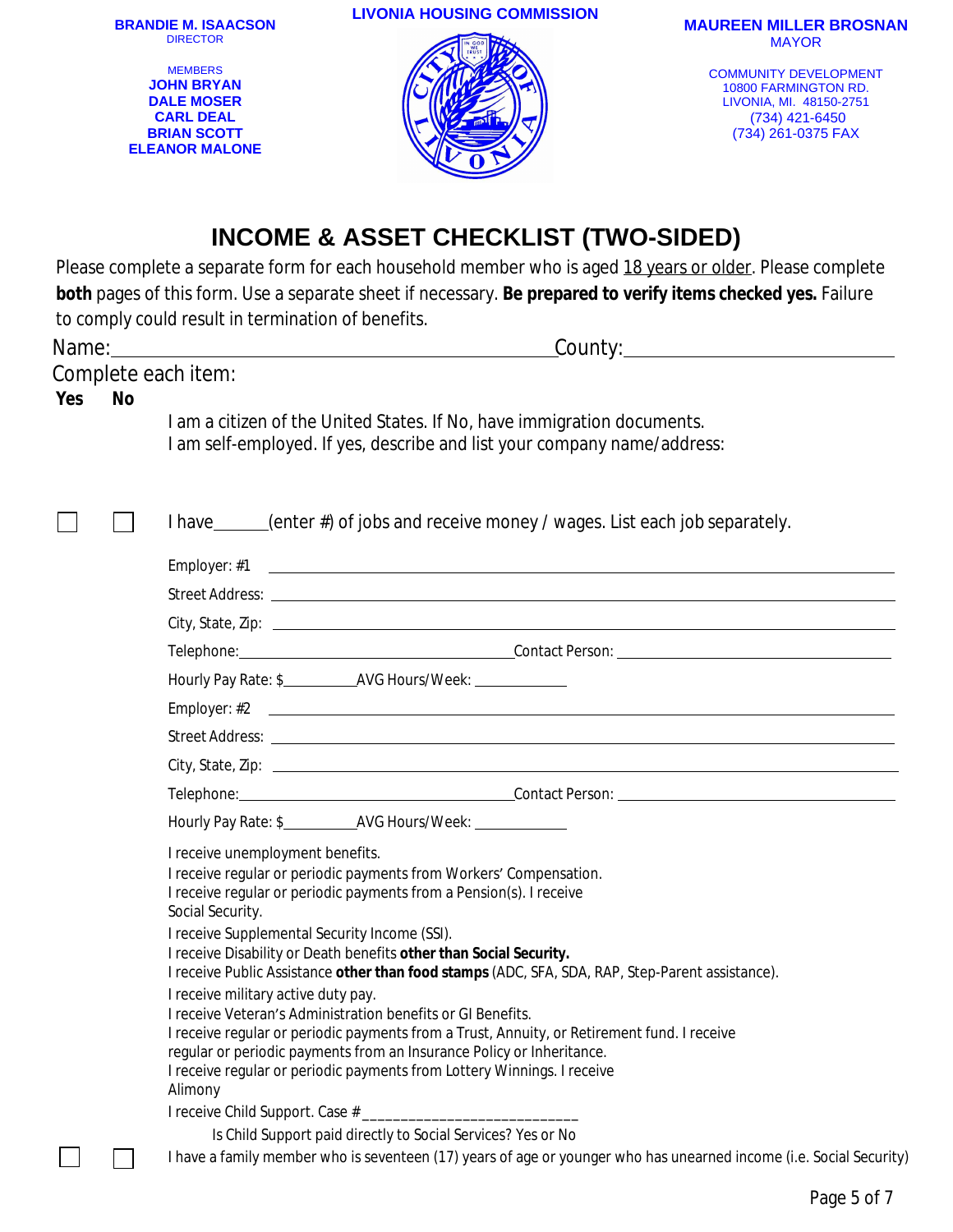**LIVONIA HOUSING COMMISSION MAUREEN MILLER BROSNAN BRANDIE M. ISAACSON** DIRECTOR **MEMBERS** 

**JOHN BRYAN DALE MOSER CARL DEAL BRIAN SCOTT ELEANOR MALONE** MAYOR

COMMUNITY DEVELOPMENT 10800 FARMINGTON RD. LIVONIA, MI. 48150-2751 (734) 421-6450 (734) 261-0375 FAX

## **INCOME & ASSET CHECKLIST (TWO-SIDED)**

| Yes | <b>No</b> |                                                                                                                                                                                                                                                                                                                                                                 |  |  |  |  |
|-----|-----------|-----------------------------------------------------------------------------------------------------------------------------------------------------------------------------------------------------------------------------------------------------------------------------------------------------------------------------------------------------------------|--|--|--|--|
|     |           | I receive Educational Grants or Scholarships.<br>I receive cash contributions or "gift money", including utility payments, from persons not living with me.<br>I receive income from rental of Real Estate or Personal Property.<br>I receive Income from Indian Trust Land.<br>I have a Savings Account(s). List name & address of all financial institutions: |  |  |  |  |
|     |           |                                                                                                                                                                                                                                                                                                                                                                 |  |  |  |  |
|     |           |                                                                                                                                                                                                                                                                                                                                                                 |  |  |  |  |
|     |           |                                                                                                                                                                                                                                                                                                                                                                 |  |  |  |  |
|     |           | Telephone:<br><u> 1999 - Johann Stoff, amerikansk politiker (* 1908)</u>                                                                                                                                                                                                                                                                                        |  |  |  |  |
|     |           | Account #'s:<br><u> 1989 - Andrea Santa Andrea Santa Andrea Santa Andrea Santa Andrea Santa Andrea Santa Andrea Santa Andrea San</u>                                                                                                                                                                                                                            |  |  |  |  |
|     |           | I have a Checking Account(s). List name & address of all financial institutions:                                                                                                                                                                                                                                                                                |  |  |  |  |
|     |           |                                                                                                                                                                                                                                                                                                                                                                 |  |  |  |  |
|     |           |                                                                                                                                                                                                                                                                                                                                                                 |  |  |  |  |
|     |           |                                                                                                                                                                                                                                                                                                                                                                 |  |  |  |  |
|     |           |                                                                                                                                                                                                                                                                                                                                                                 |  |  |  |  |
|     |           | Account #'s:<br><u> 1999 - Jan Samuel Barbara, marka a shekara ta 1999 - An tsara tsa a shekara tsa a shekara tsa a shekara tsa a</u>                                                                                                                                                                                                                           |  |  |  |  |
|     |           | I have an IRA, Keogh, 401K, 403b, etc. account(s). List name & address of those financial institutions:                                                                                                                                                                                                                                                         |  |  |  |  |
|     |           | I have Treasury Bills, Stocks, Bonds and/or Mutual Funds.<br>I own Real Estate (other than the property of which I am owner/occupant).                                                                                                                                                                                                                          |  |  |  |  |

I have income/assets from sources **other** than those listed above. Please list and provide statements:

The above information is true, correct and complete to the best of my knowledge and I hereby authorize the Livonia Housing Commission to conduct inquiries for the purposes of verifying the statements made herein to process this application. I understand that providing false information will result in denial or termination of benefits.

**Warning:**

**Section 101 of the title 18 U.S.C. provides: "Whoever in any matter within jurisdiction of any department or agency of the United States knowingly and willfully falsifies a material fact, or makes any false, fictitious or fraudulent statement or entry, shall be fined not more than \$10,000 or imprisoned not more than five years or both".**

**(Applicant's signature) (Date signed)**